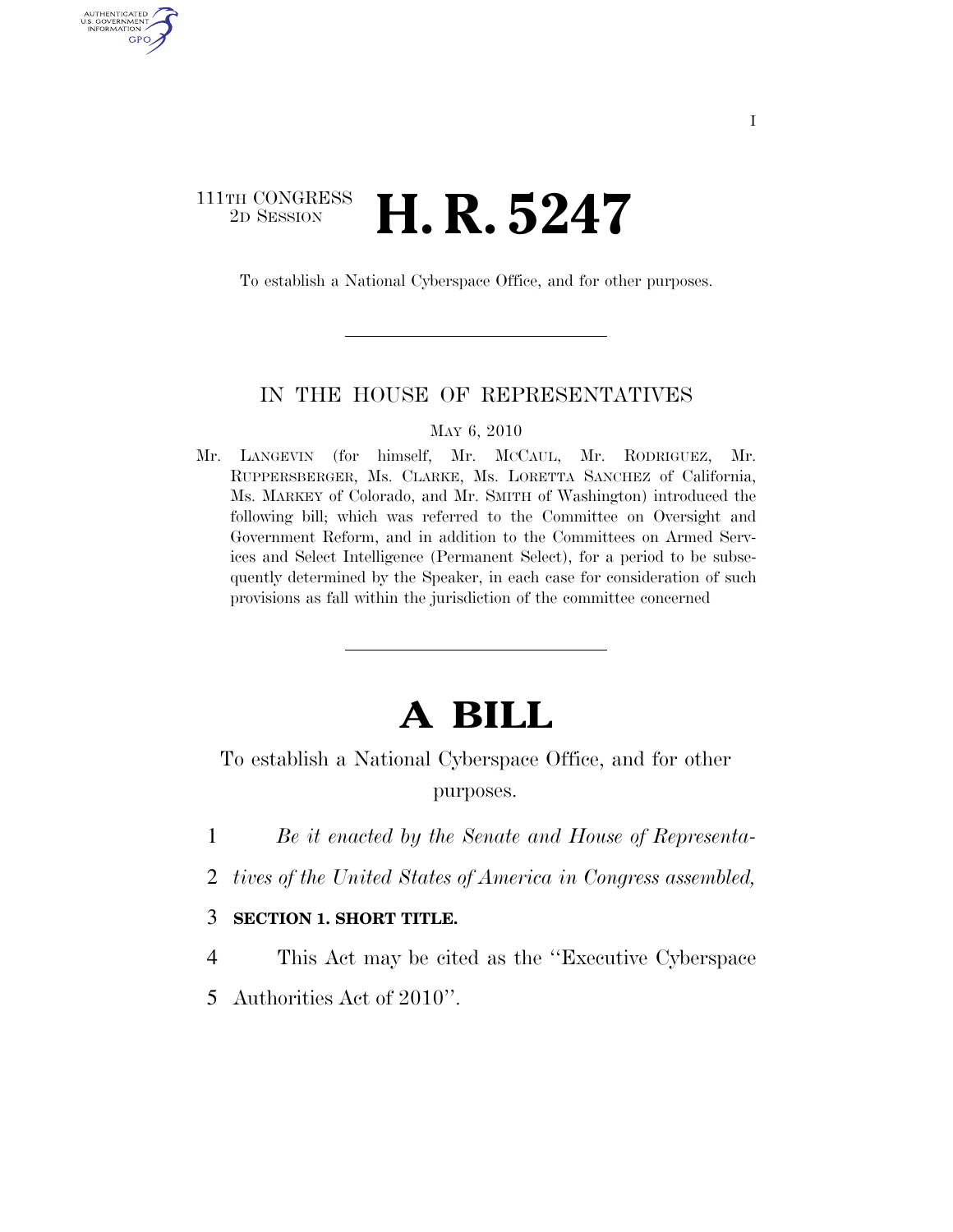## **SEC. 2. NATIONAL CYBERSPACE OFFICE.**

 (a) ESTABLISHMENT.—There is established within the Executive Office of the President an office to be known as the National Cyberspace Office.

 (b) DIRECTOR.—There shall be at the head of the National Cyberspace Office a Director, who shall be ap- pointed by the President by and with the advice and con- sent of the Senate. The Director of the National Cyber- space Office shall administer all functions under this sec- tion and collaborate to the extent practicable with the heads of appropriate agencies, the private sector, and international partners. The National Cyberspace Office shall serve as the principal office for coordinating issues relating to achieving an assured, reliable, secure, and sur- vivable information infrastructure and related capabilities for the Federal Government.

 (c) AUTHORITY AND FUNCTIONS OF THE DIRECTOR OF THE NATIONAL CYBERSPACE OFFICE.—

- (1) DUTIES OF THE DIRECTOR.—The Director of the National Cyberspace Office shall—
- (A) oversee agency information security 22 policies and practices, including—

 (i) developing and overseeing the im- plementation of policies, principles, stand- ards, and guidelines on information secu-26 rity, including through ensuring timely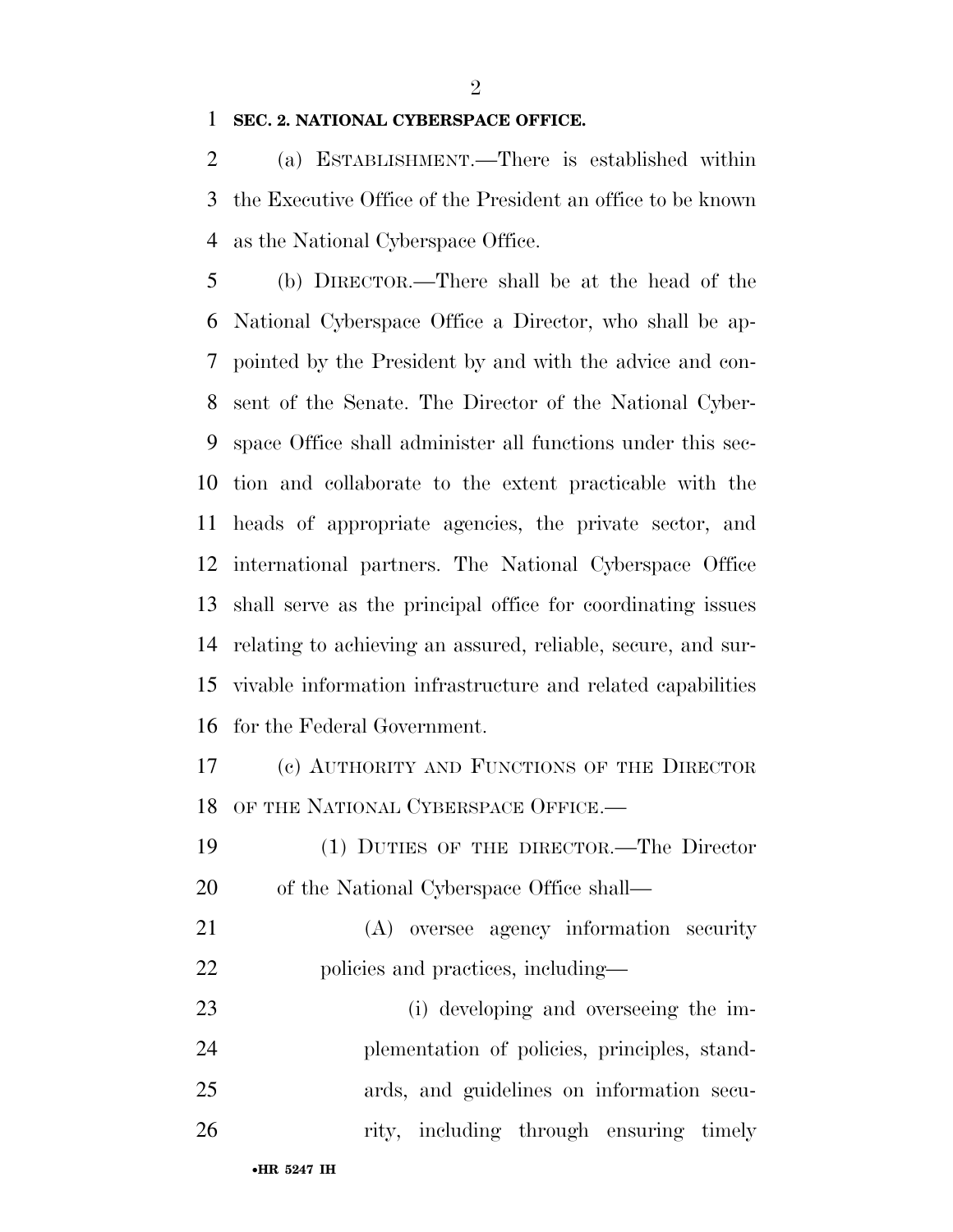agency adoption of and compliance with such policies, principles, standards, and guidelines;

 (ii) reviewing at least annually, and approving or disapproving, each agency budget relating to the protection of infor- mation technology submitted pursuant to 8 subsection (d);

 (iii) coordinating the development of standards and guidelines under section 20 of the National Institute of Standards and Technology Act (15 U.S.C. 278g–3) with agencies and offices operating or exercising control of national security systems (in- cluding the National Security Agency) to assure, to the maximum extent feasible, that such standards and guidelines are complementary with standards and guide- lines developed for national security sys-tems;

 (iv) coordinating information security 22 policies and procedures with related infor- mation resources management policies and procedures;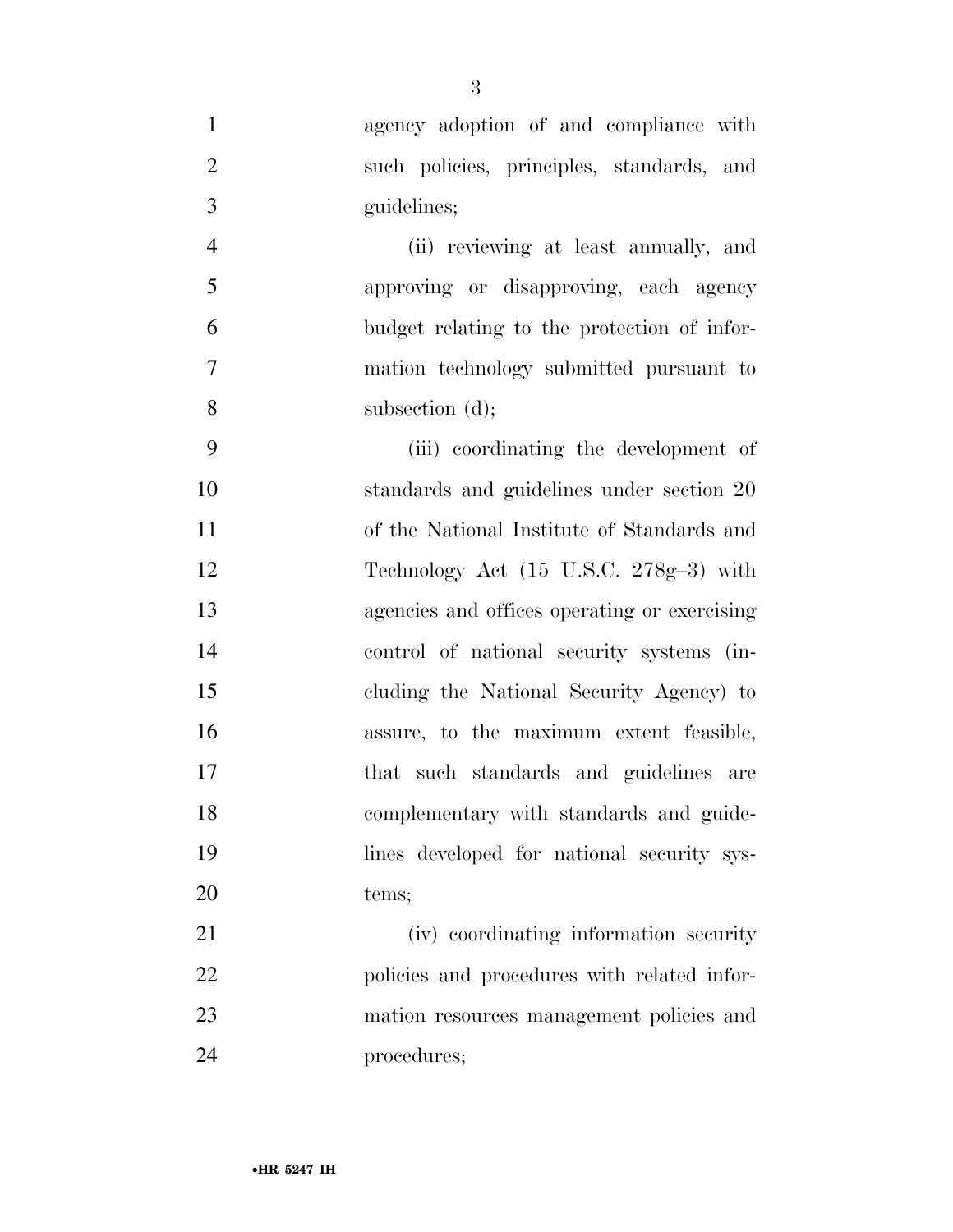| $\mathbf{1}$   | (v) overseeing the operation of the          |
|----------------|----------------------------------------------|
| $\overline{2}$ | Federal information security incident cen-   |
| 3              | ter required under section 3546 of title 44, |
| $\overline{4}$ | United States Code; and                      |
| 5              | (vi) reporting to Congress not later         |
| 6              | than March 1 of each year on agency com-     |
| $\tau$         | pliance with the requirements of this Act,   |
| 8              | including—                                   |
| 9              | (I) a summary of the findings of             |
| 10             | the independent evaluation required          |
| 11             | by section 3545 of title 44, United          |
| 12             | States Code;                                 |
| 13             | (II) an assessment of the devel-             |
| 14             | opment, promulgation, and adoption           |
| 15             | of, and compliance with, standards de-       |
| 16             | veloped under section 20 of the Na-          |
| 17             | tional Institute of Standards and            |
| 18             | Technology Act (15 U.S.C. 278g-3);           |
| 19             | (III) significant deficiencies in            |
| 20             | agency information security practices;       |
| 21             | (IV) planned remedial action to              |
| 22             | address such deficiencies; and               |
| 23             | (V) a summary of, and the views              |
| 24             | of the Director on, the report pre-          |
| 25             | pared by the National Institute of           |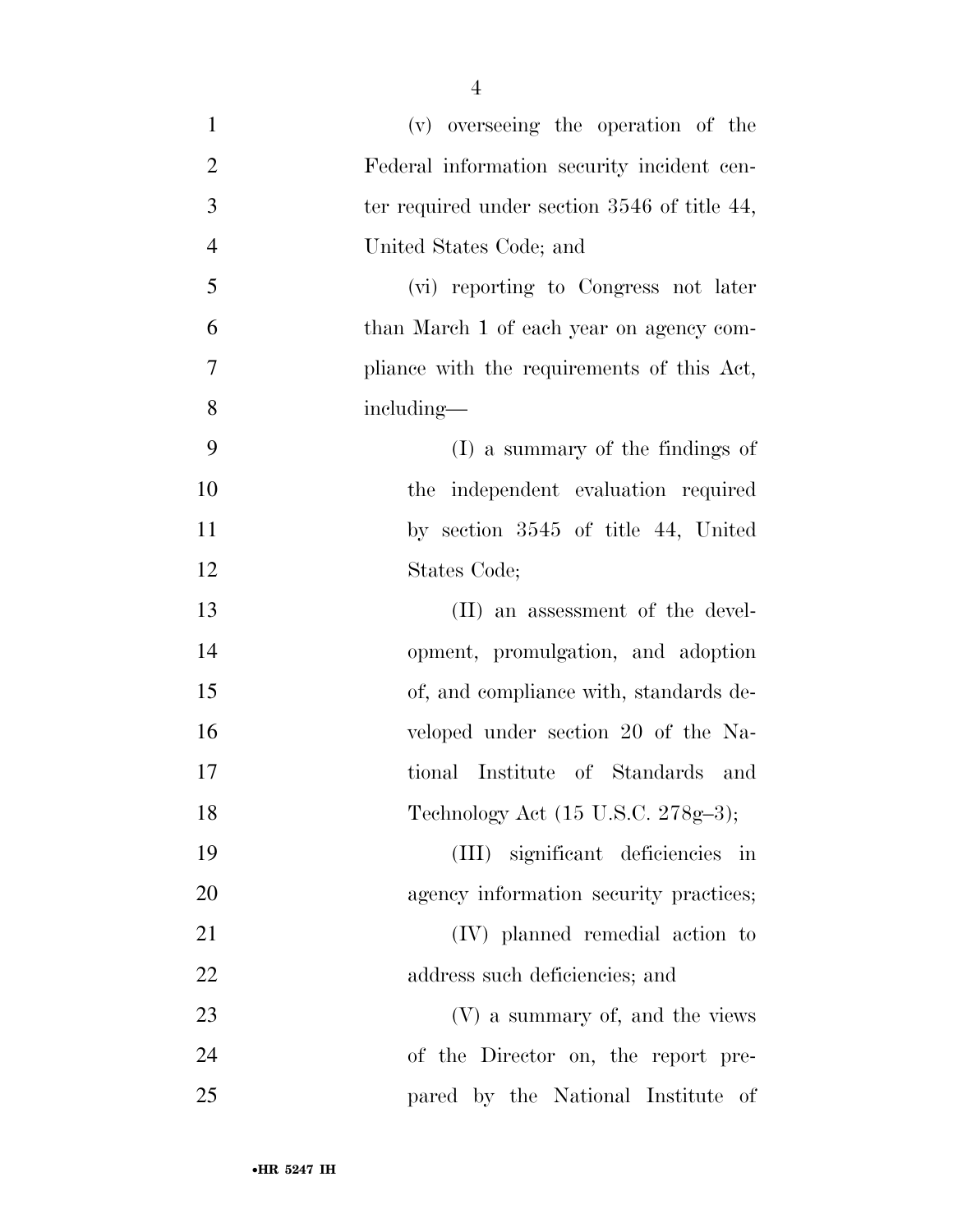| $\mathbf{1}$   | Standards and Technology under sec-                |
|----------------|----------------------------------------------------|
| $\overline{2}$ | tion $20(d)(10)$ of the National Insti-            |
| 3              | tute of Standards and Technology Act               |
| $\overline{4}$ | $(15 \text{ U.S.C. } 278 \text{g} - 3);$           |
| 5              | encourage public-private working<br>(B)            |
| 6              | groups with representatives from relevant agen-    |
| $\tau$         | cies and industry partners to increase informa-    |
| 8              | tion sharing and policy coordination efforts in    |
| 9              | order to reduce vulnerabilities in the national    |
| 10             | information infrastructure;                        |
| 11             | (C) coordinate the defense of information          |
| 12             | infrastructure operated by agencies in the case    |
| 13             | of a large-scale attack on information tech-       |
| 14             | nology, as determined by the Director;             |
| 15             | (D) establish a national strategy, in con-         |
| 16             | sultation with the Department of State, the        |
| 17             | United States Trade Representative, and the        |
| 18             | National Institute of Standards and Tech-          |
| 19             | nology, to engage with the international com-      |
| 20             | munity to set the policies, principles, standards, |
| 21             | or guidelines for information security; and        |
| 22             | (E) coordinate information security train-         |
| 23             | ing for Federal employees with the Office of       |
| 24             | Personnel Management.                              |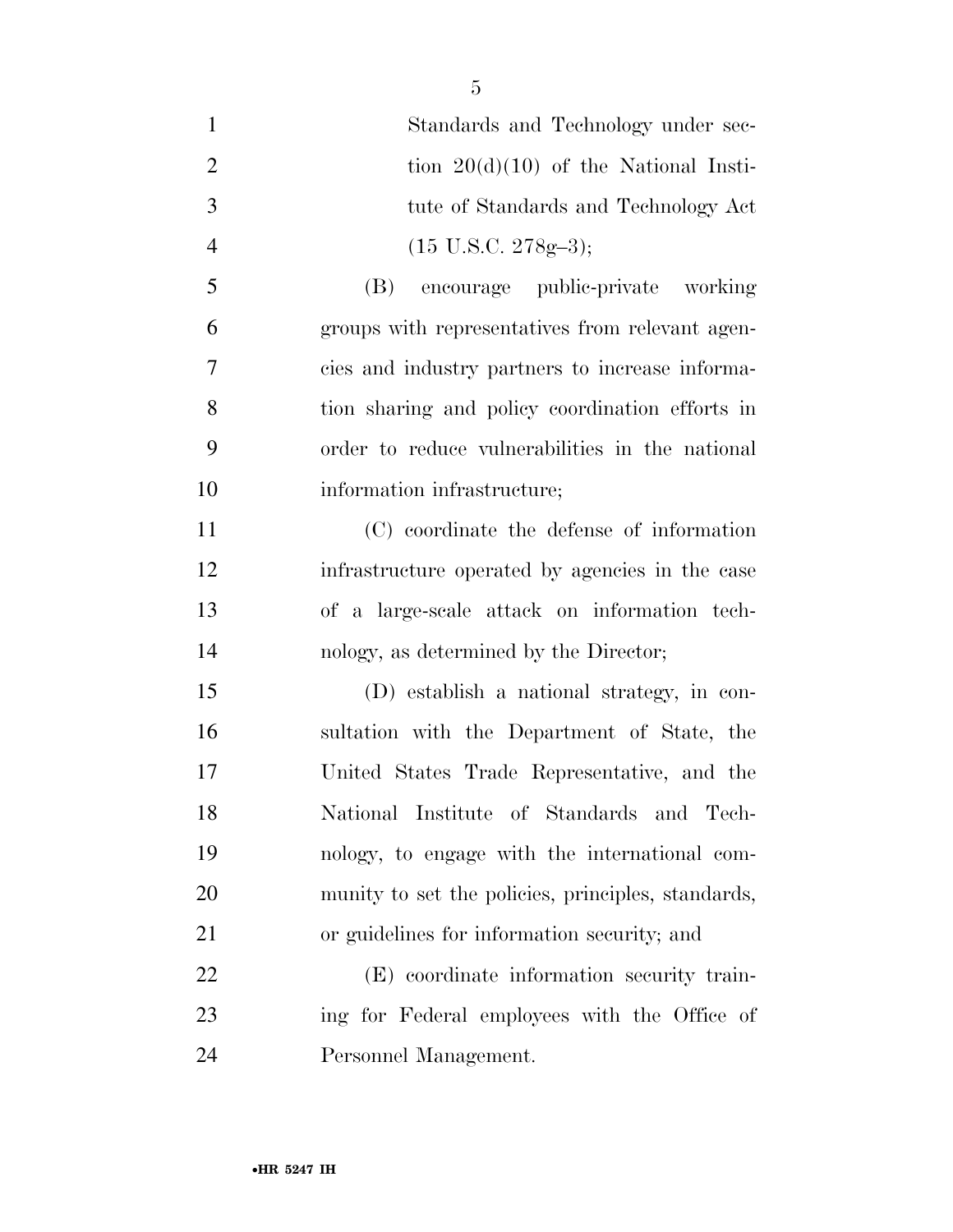| $\mathbf{1}$   | (2) CONSULTATION.—The head of each agency               |
|----------------|---------------------------------------------------------|
| $\overline{2}$ | shall consult with the Director regarding information   |
| 3              | security policies and practices.                        |
| $\overline{4}$ | (3) EXPERTS AND CONSULTANTS.—The Direc-                 |
| 5              | tor may procure temporary and intermittent services     |
| 6              | under section 3109(b) of title 5, United States Code.   |
| 7              | (4) MEMBERSHIP ON THE NATIONAL SECURITY                 |
| 8              | COUNCIL.—Section $101(a)$ of the National Security      |
| 9              | Act of 1947 (50 U.S.C. 402(a)) is amended—              |
| 10             | $(A)$ by redesignating paragraphs $(7)$ and             |
| 11             | $(8)$ as paragraphs $(8)$ and $(9)$ , respectively; and |
| 12             | (B) by inserting after paragraph (6) the                |
| 13             | following:                                              |
| 14             | $\lq(7)$ the Director of the National Cyberspace        |
| 15             | Office;".                                               |
| 16             | (d) BUDGET APPROVAL.—                                   |
| 17             | (1) SUBMISSION OF BUDGET.—The head of                   |
| 18             | each agency shall submit to the Director of the Na-     |
| 19             | tional Cyberspace Office a budget each year for the     |
| 20             | following fiscal year relating to the protection of in- |
| 21             | formation technology for such agency, by a date de-     |
| 22             | termined by the Director that is before the submis-     |
| 23             | sion of such budget by the head of the agency to the    |
| 24             | Office of Management and Budget.                        |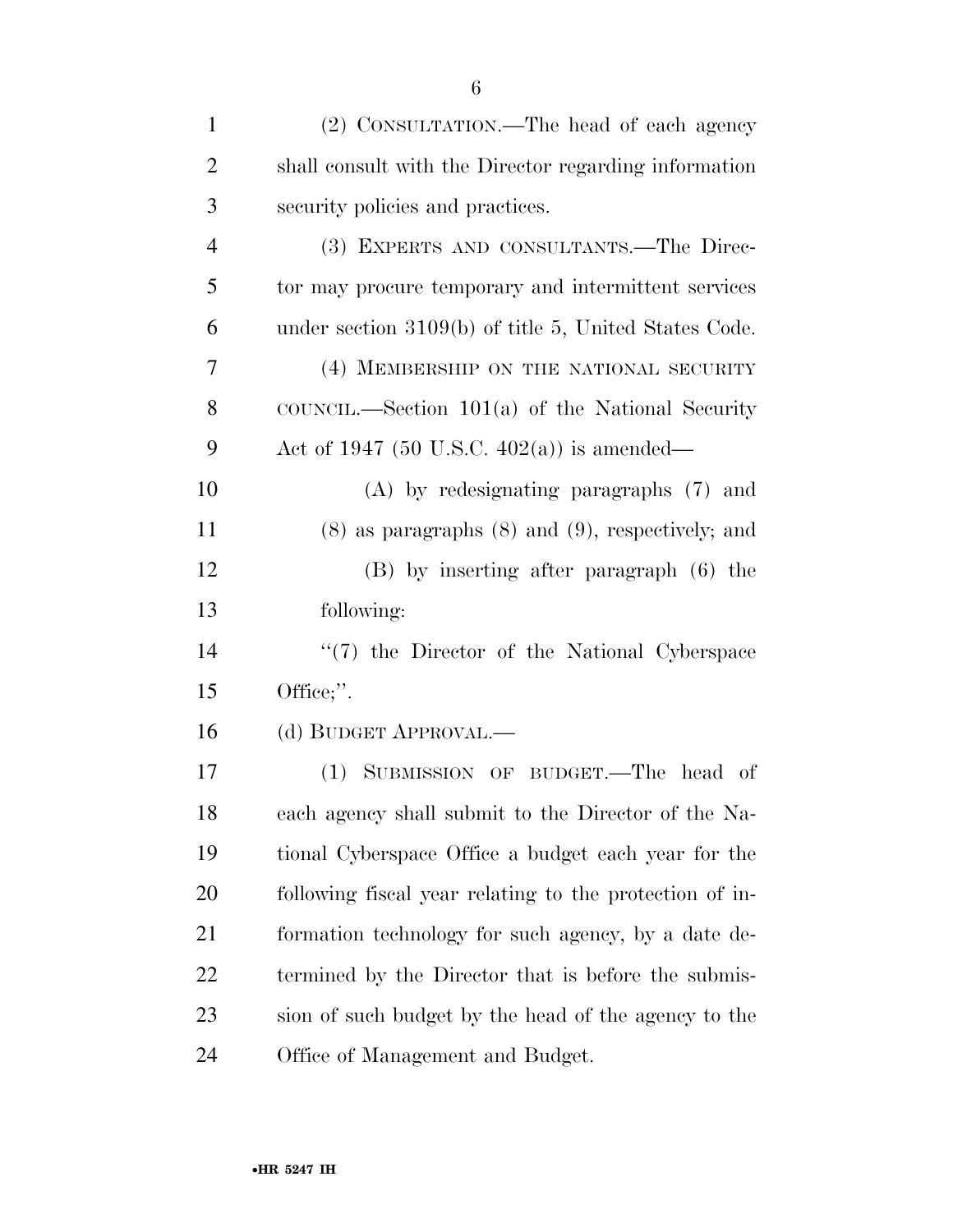| $\mathbf{1}$   | (2) BUDGET APPROVAL.—The Director shall re-          |
|----------------|------------------------------------------------------|
| $\overline{2}$ | view and approve or disapprove the budget before     |
| 3              | the submission of such budget by the head of the     |
| $\overline{4}$ | agency to the Office of Management and Budget.       |
| 5              | (3) BUDGET DISAPPROVAL.—If the Director              |
| 6              | disapproves a budget under paragraph $(2)$ , the Di- |
| 7              | rector shall transmit recommendations to the head    |
| 8              | of the agency for such budget.                       |
| 9              | (4) BUDGET SUBMISSION REQUIREMENTS.-                 |
| 10             | Each budget submitted by the head of an agency       |
| 11             | pursuant to paragraph (1) shall include—             |
| 12             | $(A)$ a review of any threats to information         |
| 13             | technology for such agency;                          |
| 14             | (B) a plan to secure the information infra-          |
| 15             | structure for such agency based on threats to        |
| 16             | information technology, using the National In-       |
| 17             | stitute of Standards and Technology guidelines       |
| 18             | and recommendations;                                 |
| 19             | (C) a review of compliance by such agency            |
| 20             | with any previous year plan described in sub-        |
| 21             | paragraph $(B)$ ; and                                |
| 22             | (D) a report on the development of the               |
| 23             | credentialing process to enable secure authen-       |
| 24             | tication of identity and authorization for access    |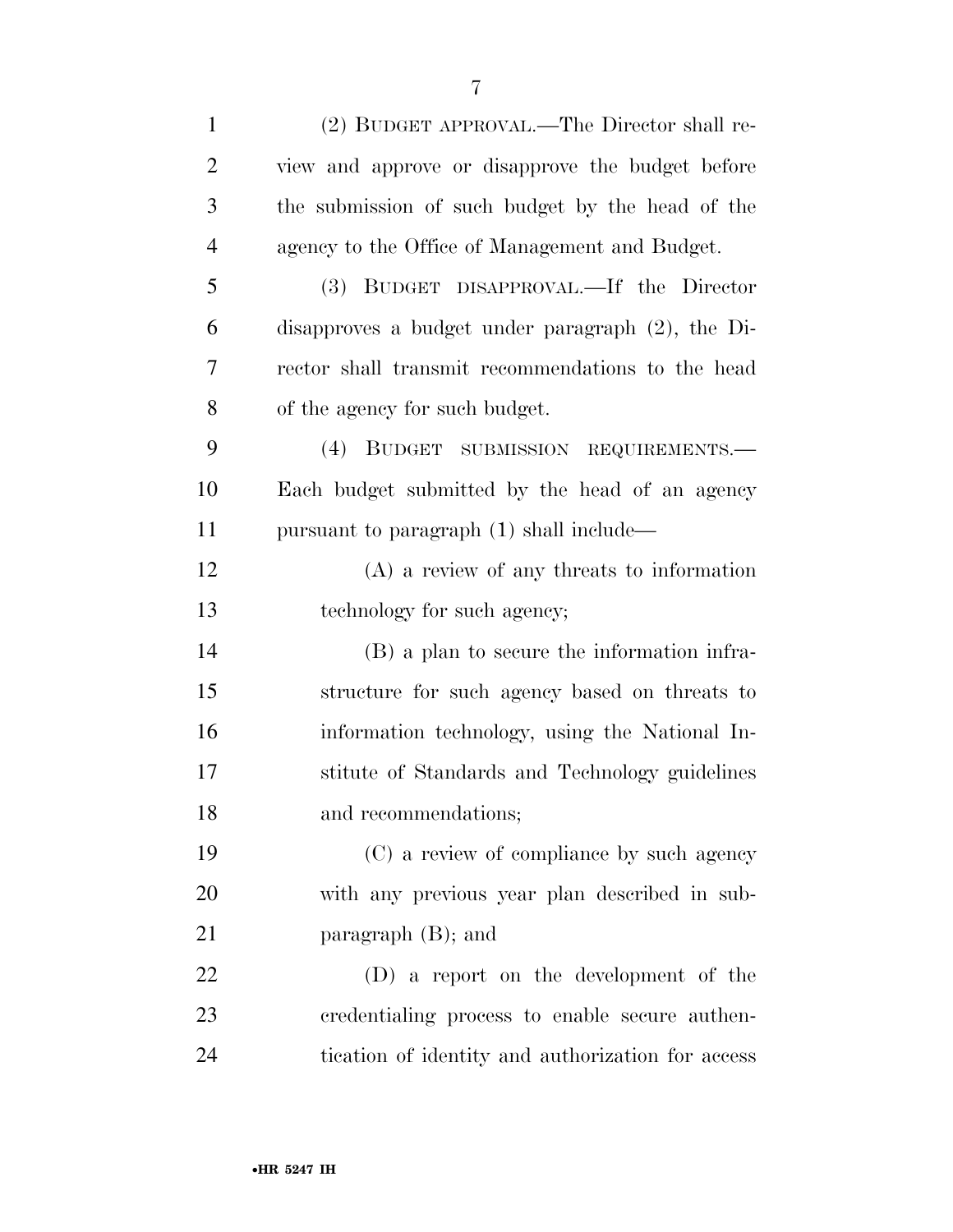to the information infrastructure of such agen-cy.

 (5) CYBER SECURITY PERFORMANCE.—The Na- tional Cyberspace Office may recommend to the President that awards and bonuses be withheld for any agency that failed to make adequate efforts to secure the information infrastructure of such agen-cy.

 (e) NATIONAL SECURITY SYSTEMS.—Except for the authority described in clauses (iii) and (vi) of subsection 11 (c)(1)(A), the authorities of the Director of the National Cyberspace Office under this section shall not apply to na-tional security systems.

 (f) DEPARTMENT OF DEFENSE AND CENTRAL IN-TELLIGENCE AGENCY SYSTEMS.—

 (1) DELEGATION OF AUTHORITY.—The author- ity of the Director of the National Cyberspace Office described in subparagraphs (A)(i) and (C) of sub- section (c)(1) shall be delegated to the Secretary of Defense in the case of systems described in para- graph (2) and to the Director of Central Intelligence in the case of systems described in paragraph (3).

 (2) DEPARTMENT OF DEFENSE.—The systems described in this paragraph are systems that are op-erated by the Department of Defense, a contractor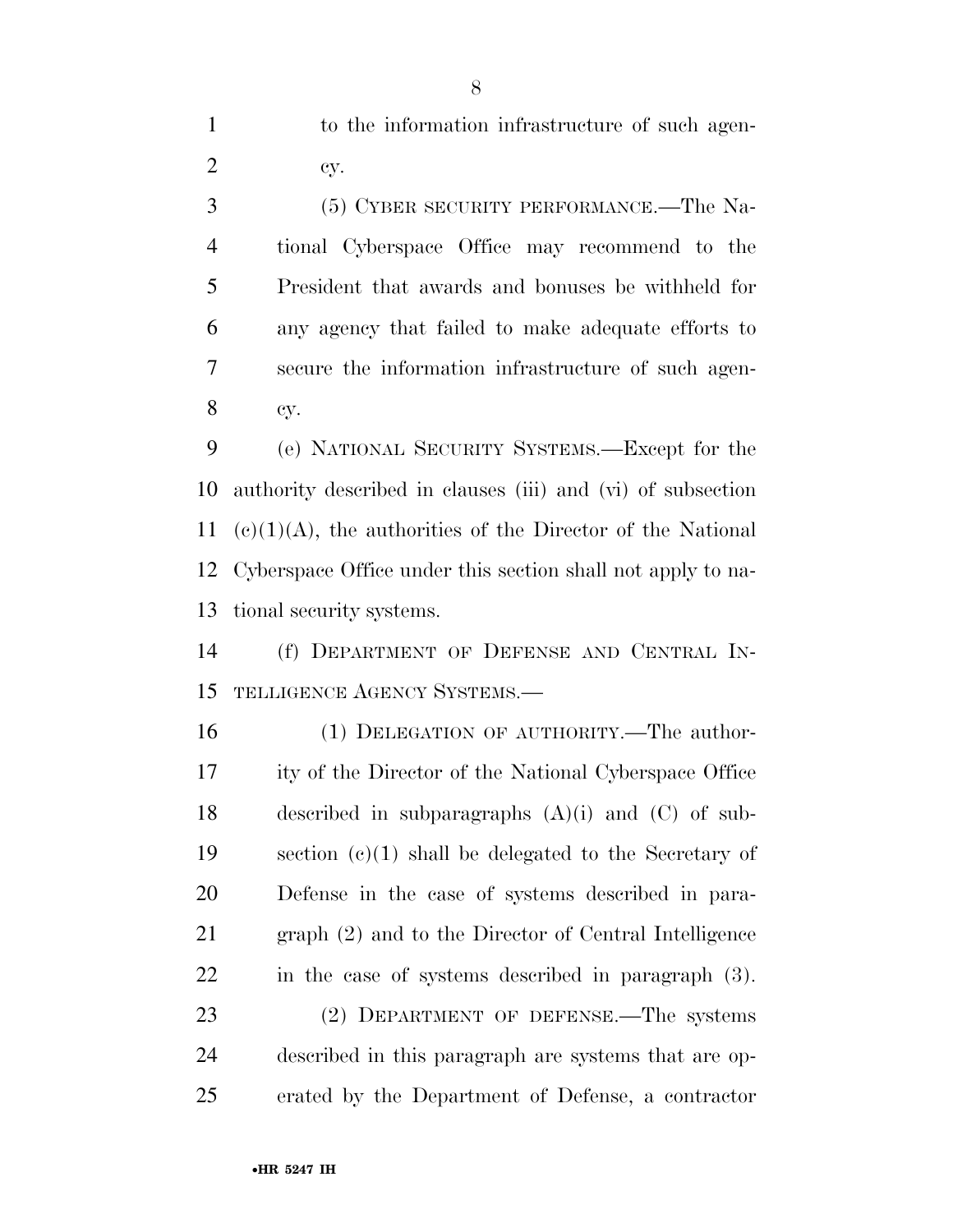of the Department of Defense, or another entity on behalf of the Department of Defense that processes any information the unauthorized access, use, disclo- sure, disruption, modification, or destruction of which would have a debilitating impact on the mis-sion of the Department of Defense.

 (3) CENTRAL INTELLIGENCE AGENCY.—The systems described in this paragraph are systems that are operated by the Central Intelligence Agen- cy, a contractor of the Central Intelligence Agency, or another entity on behalf of the Central Intel- ligence Agency that processes any information the unauthorized access, use, disclosure, disruption, modification, or destruction of which would have a debilitating impact on the mission of the Central In-telligence Agency.

 (g) CONFORMING AMENDMENTS.—Title 44, United States Code, is amended—

19 (1) in section  $3546(a)$ , by striking "Director" and inserting ''Director of the National Cyberspace Office''; and

22 (2) in section  $3545(e)$ —

 (A) in paragraph (1), by inserting ''and the Director of the National Cyberspace Office'' 25 after "submit to the Director"; and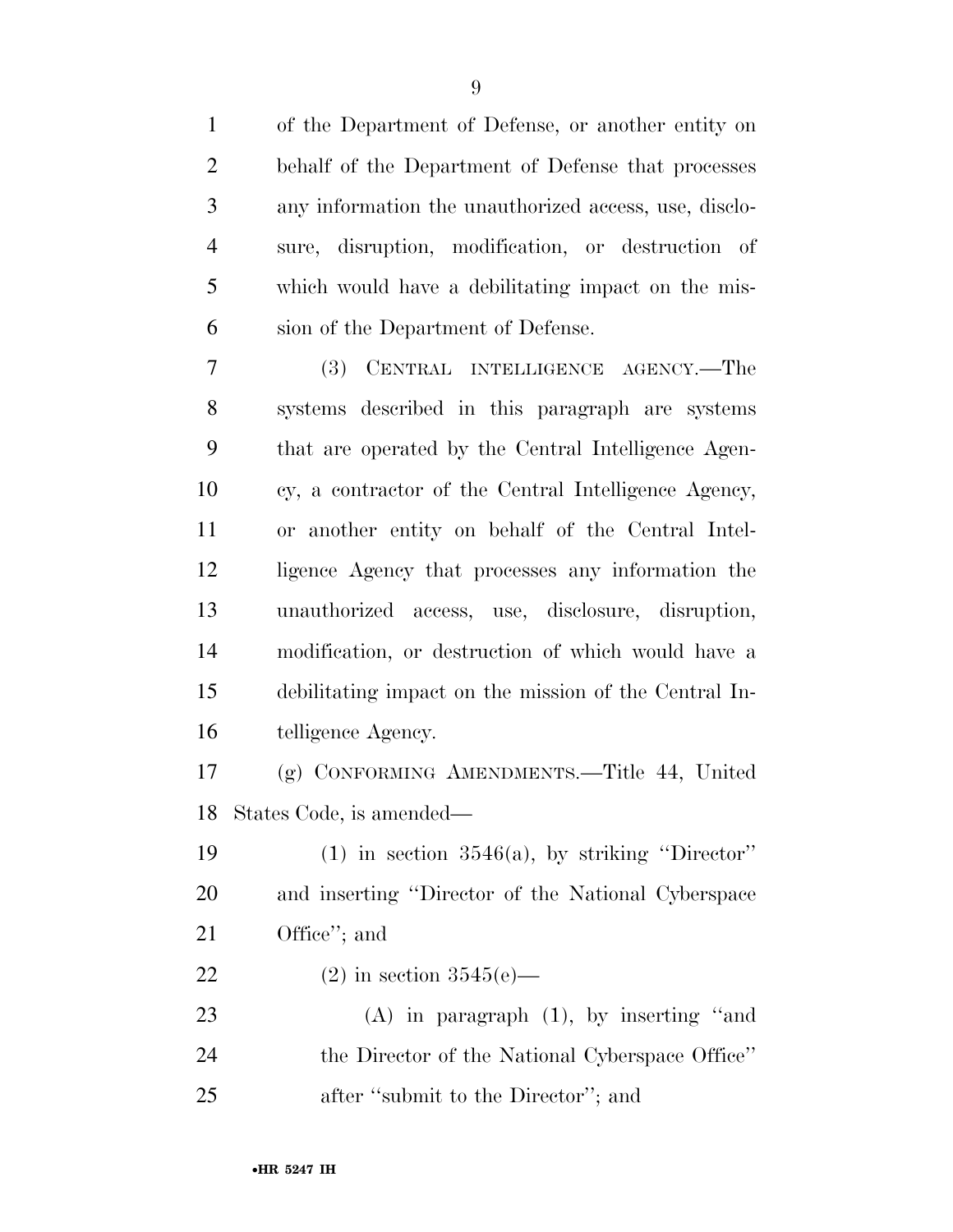| $\mathbf{1}$   | $(B)$ in paragraph $(2)$ , by inserting "and           |
|----------------|--------------------------------------------------------|
| $\overline{2}$ | the Director of the National Cyberspace Office"        |
| 3              | after "the Director".                                  |
| $\overline{4}$ | SEC. 3. DEFINITIONS.                                   |
| 5              | In this Act:                                           |
| 6              | (1) AGENCY.—The term "agency" has the                  |
| 7              | meaning given that term in section 3502 of title 44,   |
| 8              | United States Code.                                    |
| 9              | (2)<br>INFORMATION INFRASTRUCTURE.—The                 |
| 10             | term "information infrastructure" means the under-     |
| 11             | lying framework that information systems and assets    |
| 12             | rely on in processing, storing, or transmitting infor- |
| 13             | mation electronically.                                 |
| 14             | (3) INFORMATION RESOURCES MANAGEMENT.-                 |
| 15             | The term "information resources management" has        |
| 16             | the meaning given that term in section 3502 of title   |
| 17             | 44, United States Code.                                |
| 18             | (4) INFORMATION SECURITY.—The term "infor-             |
| 19             | mation security" has the meaning given that term in    |
| 20             | section 3542 of title 44, United States Code.          |
| 21             | INFORMATION TECHNOLOGY.—The<br>(5)<br>term             |
| 22             | "information technology" has the meaning given         |
| 23             | that term in section 11101 of title 40, United States  |
| 24             | Code.                                                  |